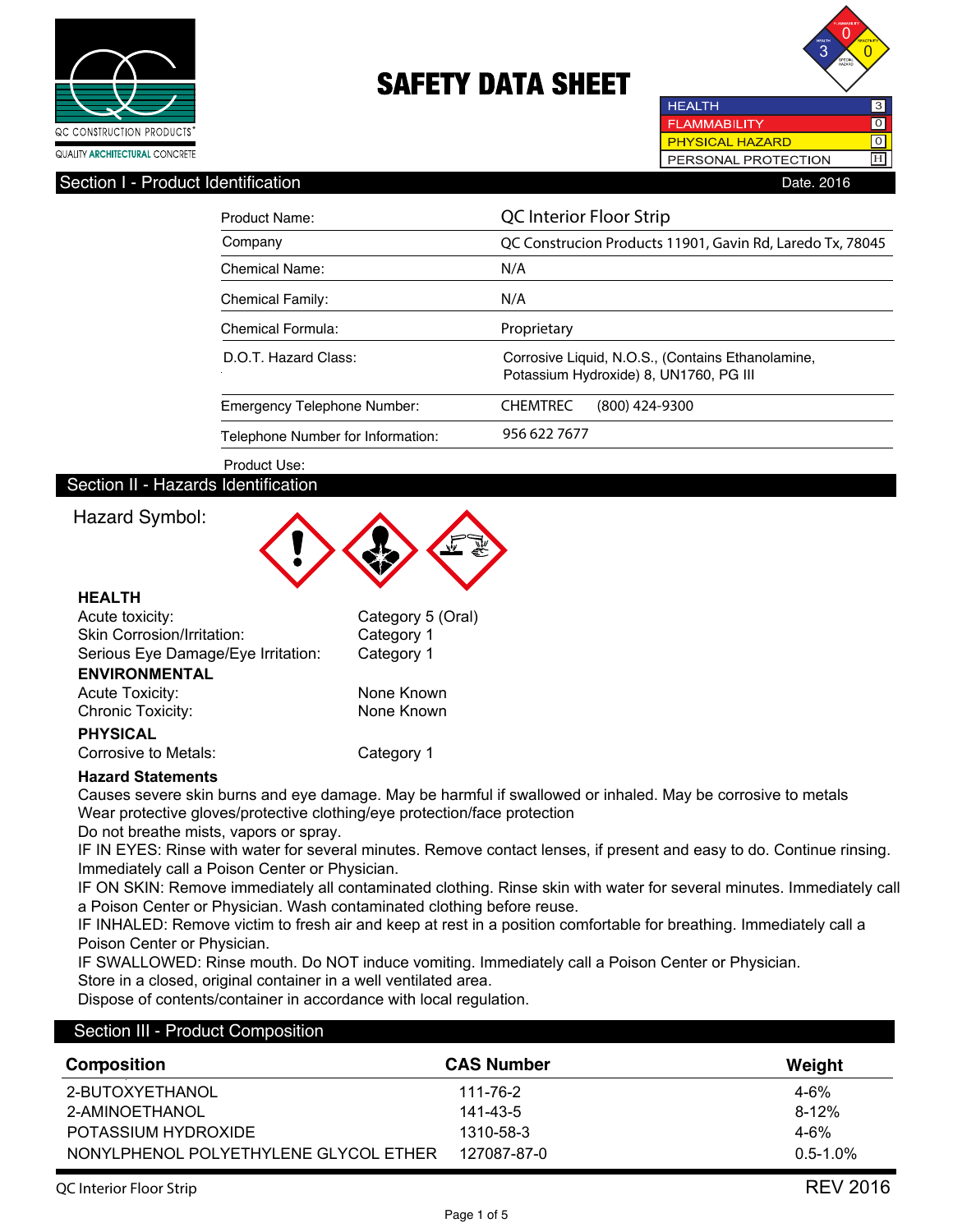### Section IV - First Aid Measures

Eye Contact: Rinse with water for 15 minutes. Remove contact lenses, if present and easy to do. Continue rinsing. Immediately call a Poison Center or Physician.

Skin Contact: Remove immediately all contaminated clothing. Rinse skin with water for several minutes. Immediately call a Poison Center or Physician. Wash contaminated clothing before reuse.

Inhalation: Remove victim to fresh air and keep at rest in a position comfortable for breathing. Immediately call a Poison Center or Physician.

Ingestion: Rinse mouth. Do NOT induce vomiting. Immediately call a Poison Center or Physician.

Store in a closed, original container in a well ventilated area

### Section V - Fire Fighting Measure

Fire Extinguishing media: Use dry chemical, carbon dioxide or water spray. For larger fires use regular foam, dry chemical, carbon dioxide or water spray. Move containers away from fire area if it can be done without risk. From a safe distance and keeping upwind, apply flooding amounts of water to sides of container exposed to fire for cooling purposes until well after the fire is extinguished. Stay away from tanks engulfed in flames. (Emergency Response Guidebook Guide #154)

Hazards during fire-fighting:

Containers may rupture when exposed to extreme heat.

Protective equipment for fire-fighting:

Wear NFPA-approved self-contained breathing apparatus, helmet, hood, boots and gloves.

### Section VI - Accidental Release Measures

Personal precautions:

Use recommended personal protective clothing and equipment. To prevent slipping, do not walk through spilled material. Environmental precautions:

Follow all Federal, State and Local regulations when storing and disposing of substances. Do not allow material to run off work area. Material should be absorbed, collected and disposed of in accordance with regulations. Keep product from entering storm drains. Consult local and federal guidelines for proper disposal of these materials. Cleanup:

- For small amounts of released material: Mop or vacuum up then transfer to suitable container for disposal. - For large amounts of released material: Dike around spilled material to contain. Spilled material may be mopped or vacuumed up, then transferred to plastic containers for disposal.

### Section VII - Handling and Storage

Handling:

General advice - No specific measures are necessary provided product and recommended protective clothing/equipment are used correctly. Do not mix with other chemicals. This is a commercial product, not intended for home use. Keep out of reach of children.

Storage:

General advice - Protect against physical damage. Store in tightly closed containers in a cool, well ventilated area. Do not allow product to freeze.

Shelf Life:

12 months minimum

## Section VIII - Exposure Controls / Personal Protection



Advice on system design:

Personal Protection Equipment:

Provide local exhaust ventilation to control vapors/mist for published exposure limits.

Personal protective equipment (HMIS rating 'H'):

Eye protection: Wear splash-proof safety goggles to prevent exposure.

Skin protection: Chemical-resistant gloves and chemical-resistant, high traction footwear. Wear appropriate protective (impervious) clothing equipment to prevent possible skin contact.

Respiratory protection: Use proper NIOSH-OSHA respirator for contamination levels found in work area or if ventilation is inadequate.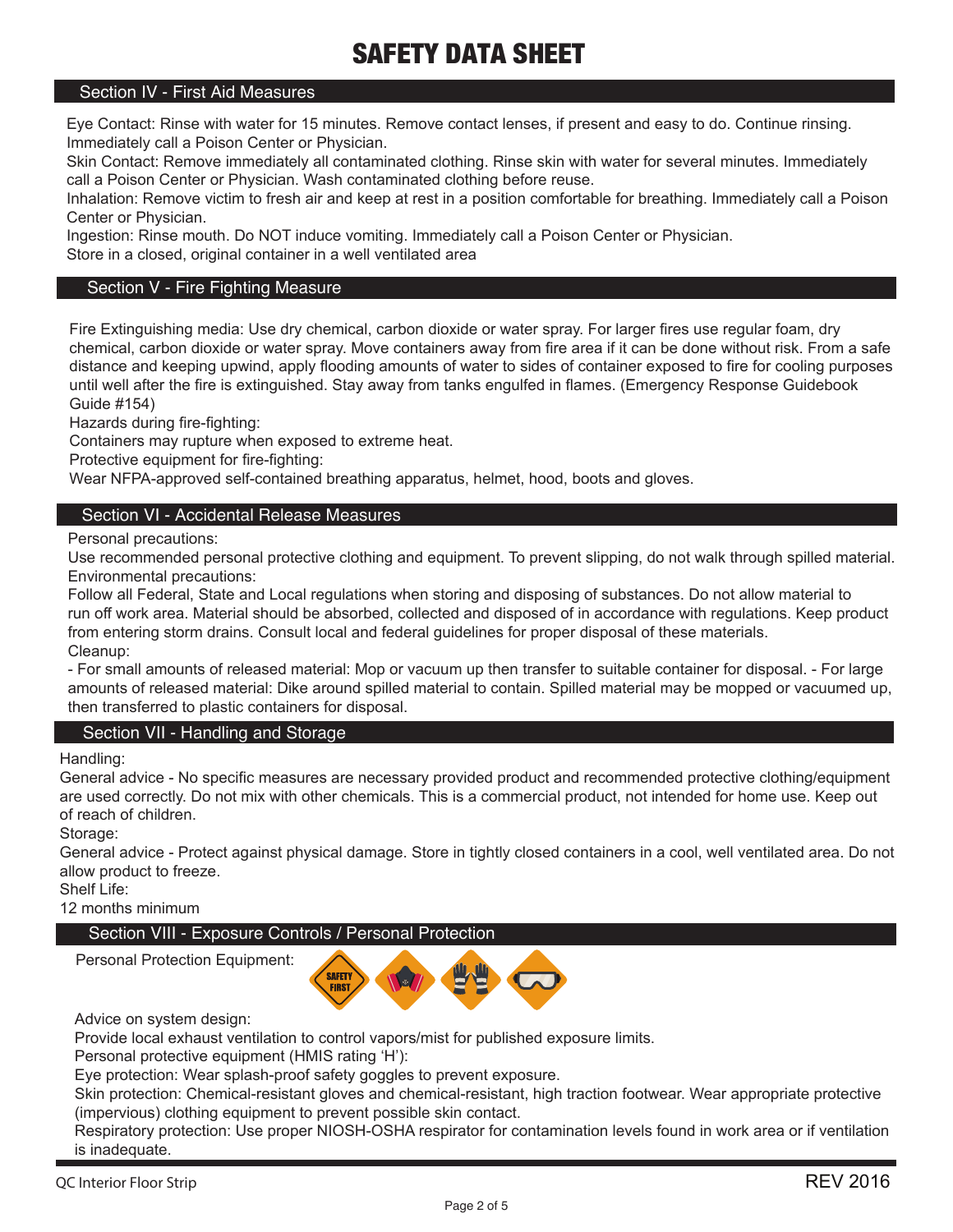#### Section VIII - Exposure Controls / Personal Protection

**General safety and hygiene measures:** Exercise stringent hygiene practices to minimize exposure. If contact occurs, wash any body part with soap and water immediately. Wash hands after use, an before eating, drinking or smoking. **Other protective measures:**

Nearby running water on the job site is necessary, should an accident occur. **Exposure Guidelines:**

**ACGIH TLV:** 20 ppm (111-76-2), 3 ppm (141-43-5) and 2 mg/m3 (1310-58-3) **STEL:** 6 ppm (141-43-5)

**OSHA PEL:** 50 ppm- Skin (111-76-2), 3 ppm (141-43-5) and 2 mg/m3 (1310-58-3)

#### Section IX - Physical and Chemical Properties

| Appearance:                   | <b>Clear colorless Liquid</b>            | <b>Flash Point:</b>                     | $>200^{\circ}$ F         |
|-------------------------------|------------------------------------------|-----------------------------------------|--------------------------|
| Odor:<br>pH value:            | <b>Citrus</b><br>14.0 (Concentrate)      | <b>Upper/Lower Flammability Limits:</b> | No information available |
|                               | $12.5 \pm 0.2$ (1:10 dilution)           | <b>Relative Density (water):</b>        | 1.02                     |
|                               |                                          | <b>Auto-Ignition Temperature:</b>       | No information available |
|                               |                                          | <b>Decomposition temperature:</b>       | No information available |
| <b>Specific</b>               |                                          |                                         |                          |
| gravity:                      | $1.02$ (H2O = 1)                         | <b>Partition Coefficient</b>            | No information available |
| <b>Solidification</b>         |                                          |                                         |                          |
|                               | temperature: No information available    | <b>Odor Threshold</b>                   | No information available |
| <b>Freezing/Melting</b>       |                                          |                                         |                          |
| point:                        | 32 °F (0 $^{\circ}$ C)                   | <b>Viscosity:</b>                       | $<$ 10 cps.              |
| Boiling point: 212°F (100 °C) |                                          | <b>Partition Coefficient</b>            | No information available |
|                               | Vapor density: No information available  | Solubility in water:                    | 100%                     |
|                               | Vapor pressure: No information available | <b>Evaporation Rate:</b>                | No information available |
| <b>Regulatory</b>             |                                          |                                         |                          |
| VOC:                          | 29.6% by weight (concentrate)            |                                         |                          |

 **2.7 % by weight (at routine use concentration – 1:10 dilution)**

### Section  $\overline{X}$  - Reactivity / Estability

| Conditions to avoid:<br>Substances to avoid: | Excessive heat or flame.<br>Strong acids, oxidizers (e.g., bleach).                               |
|----------------------------------------------|---------------------------------------------------------------------------------------------------|
|                                              |                                                                                                   |
| Hazardous reactions:                         | Product is chemically stable. Reaction with strong acids may generate high heat.                  |
| Decomposition or                             |                                                                                                   |
| By-products:                                 | In fire conditions: carbon monoxide (CO), carbon dioxide (CO2) nitric oxides<br>(NOx)and ammonia. |
| Corrosion to metals:                         | Minimize contact with aluminum, copper and copper alloys.                                         |

#### Section XI - Toxicological Information

Acute Toxicity (Symptoms):

Ingestion: May be harmful if swallowed. Burns of the mouth, throat, esophagus and stomach. Pain, nausea, vomiting and diarrhea.

Eye Contact: Can cause serious eye damage. Severe irritation, conjunctivitis, redness. Contact may cause permanent eye damage.

Skin Contact: Can cause severe skin damage. Irritation, inflammation, ulceration, necrosis and possible chemical burns. Inhalation: May be harmful if inhaled. May cause respiratory irritation including nasal and throat discomfort. Numerical Measures of Toxicity:

Calculated Acute Toxicity Estimates (ATE) based on available information.

ATEmix (oral): 2245 mg/kg

Chronic Toxicity:

Other information: No components present at 0.1% or greater are considered carcinogens by ACGIH, IARC, NTP or OSHA.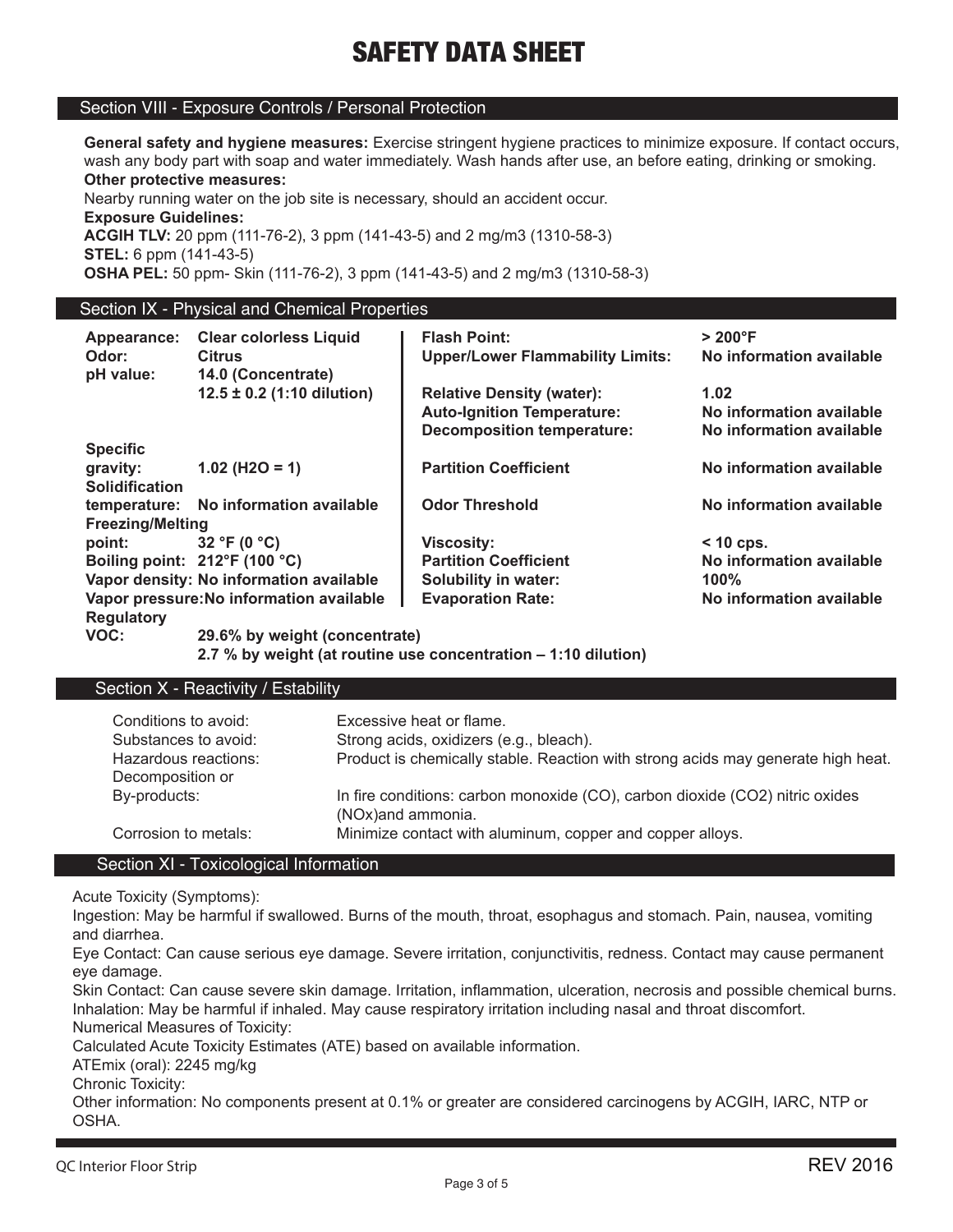### Section XII - Ecological Information

| Biodegradation:                       |                               |
|---------------------------------------|-------------------------------|
| Test method:                          | Unspecified                   |
| Analysis method:                      | Unspecified                   |
| Degree of elimination:                | Expected to be biodegradable. |
|                                       |                               |
| Environmental toxicity:               |                               |
| Acute and prolonged tovicity to fish. | Not Established               |

Acute and prolonged toxicity to fish: Not Established Toxicity to microorganisms: Not Established Other ecotoxicological advice: Not Established

#### Section XIII - Disposal Considerations

**Waste disposal of substance:** Dispose of in accordance with all Federal, State and Local regulations when storing and disposing of substances. It is the waste generator's responsibility to determine if a particular waste is hazardous under RCRA (EPA regulations for hazardous waste). **Container disposal:** Dispose of in a licensed facility in accordance with local regulations.

**RCRA:** Unspecified.

# Section XIV - Transportation / Shipping Data

**DOT: UN/ID No:** 1760 **Proper Shipping Name:** CORROSIVE LIQUID, N.O.S., (CONTAINS ETHANOLAMINE, POTASSIUM HYDROXIDE) **Hazard Class:** 8<br>**Packing Group:** 111 **Packing Group:** 

### Section XV - Regulatory Information

#### **Federal Regulations:**

| Registration status:<br>TSCA, US:                             | All components are listed or exempt.                                                                                                                                       |
|---------------------------------------------------------------|----------------------------------------------------------------------------------------------------------------------------------------------------------------------------|
| SARA hazard category (EPCRA 311/312):                         | Acute health hazard                                                                                                                                                        |
| SARA TITLE III, SECTION 313:<br>CAS Number:<br>$111 - 76 - 2$ | <b>Chemical Name:</b><br>2-Butoxyethanol                                                                                                                                   |
| <b>State Regulations:</b><br>CAS Number:<br>111-42-2          | Chemicals known to the State of California to cause cancer, birth defects or other reproductive harm<br><b>Chemical Name:</b><br>Diethanolamine (May contain trace levels) |